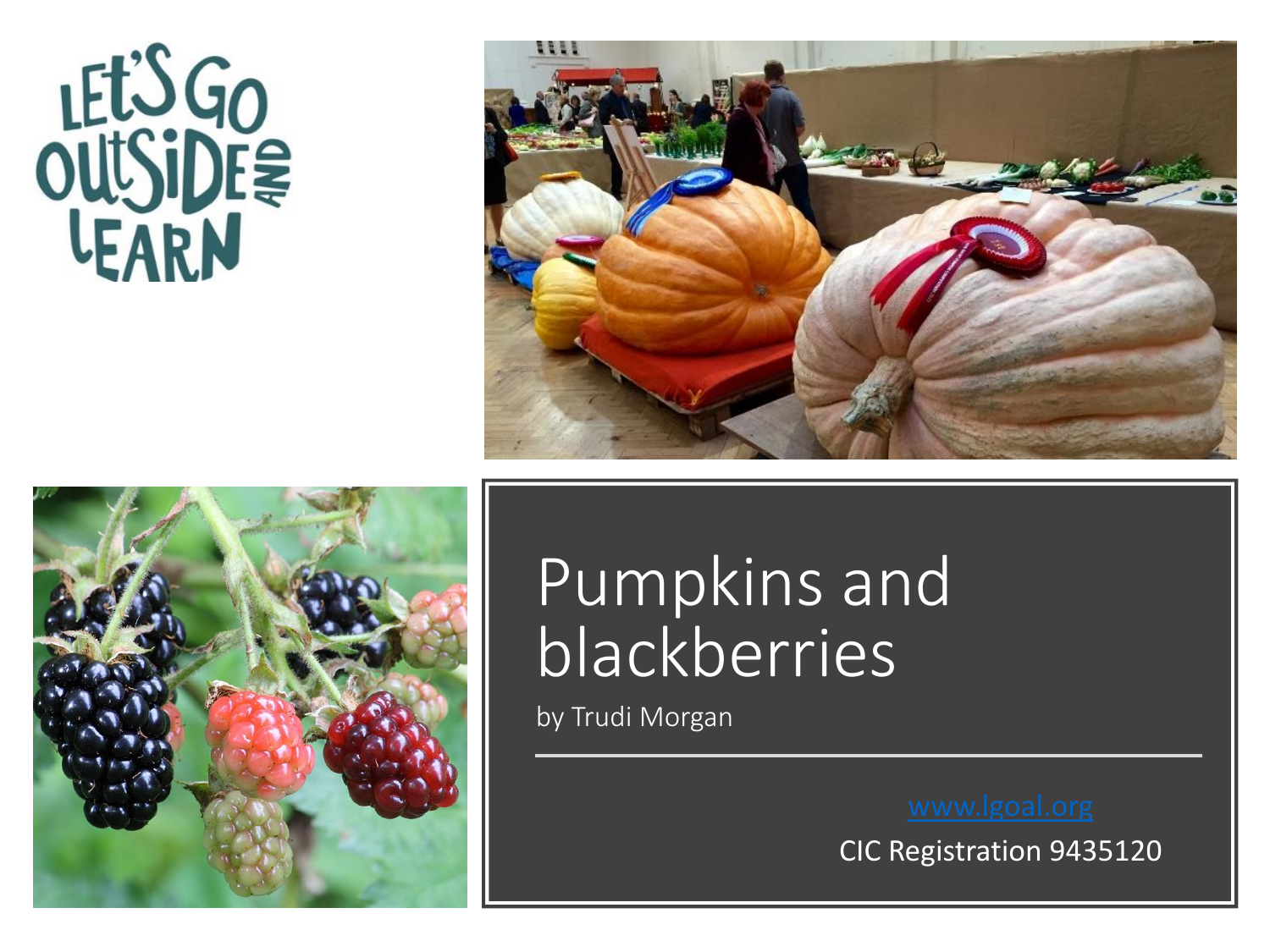

## Pumpkin Competitions



For many people growing a prizewinning pumpkin is a passion. The results can be spectacular. The resulting pumpkins can weigh more than a small car or a baby elephant!!

These pumpkins were exhibited at the RHS Harvest Show. They were transported on flatbed trucks to the venue before being winched onto a large wooden pallet. A forklift truck then manoeuvred them into the hall.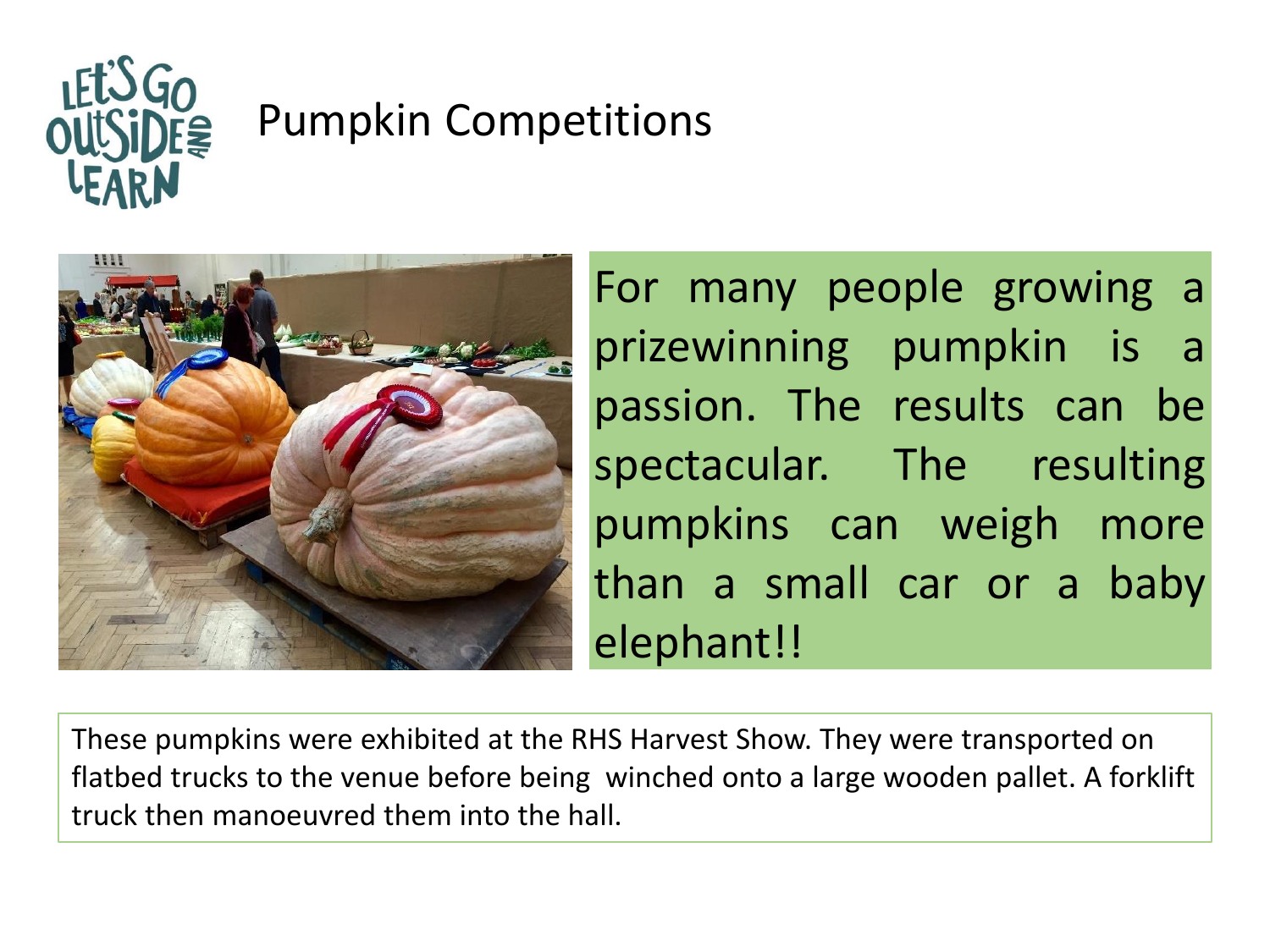#### Pumpkin Pie





Pumpkin pie is a traditional American dessert, often served at Thanksgiving. It is flavoured with spices such as cinnamon, nutmeg and ginger. To save time and trouble, many use pumpkin puree from a tin.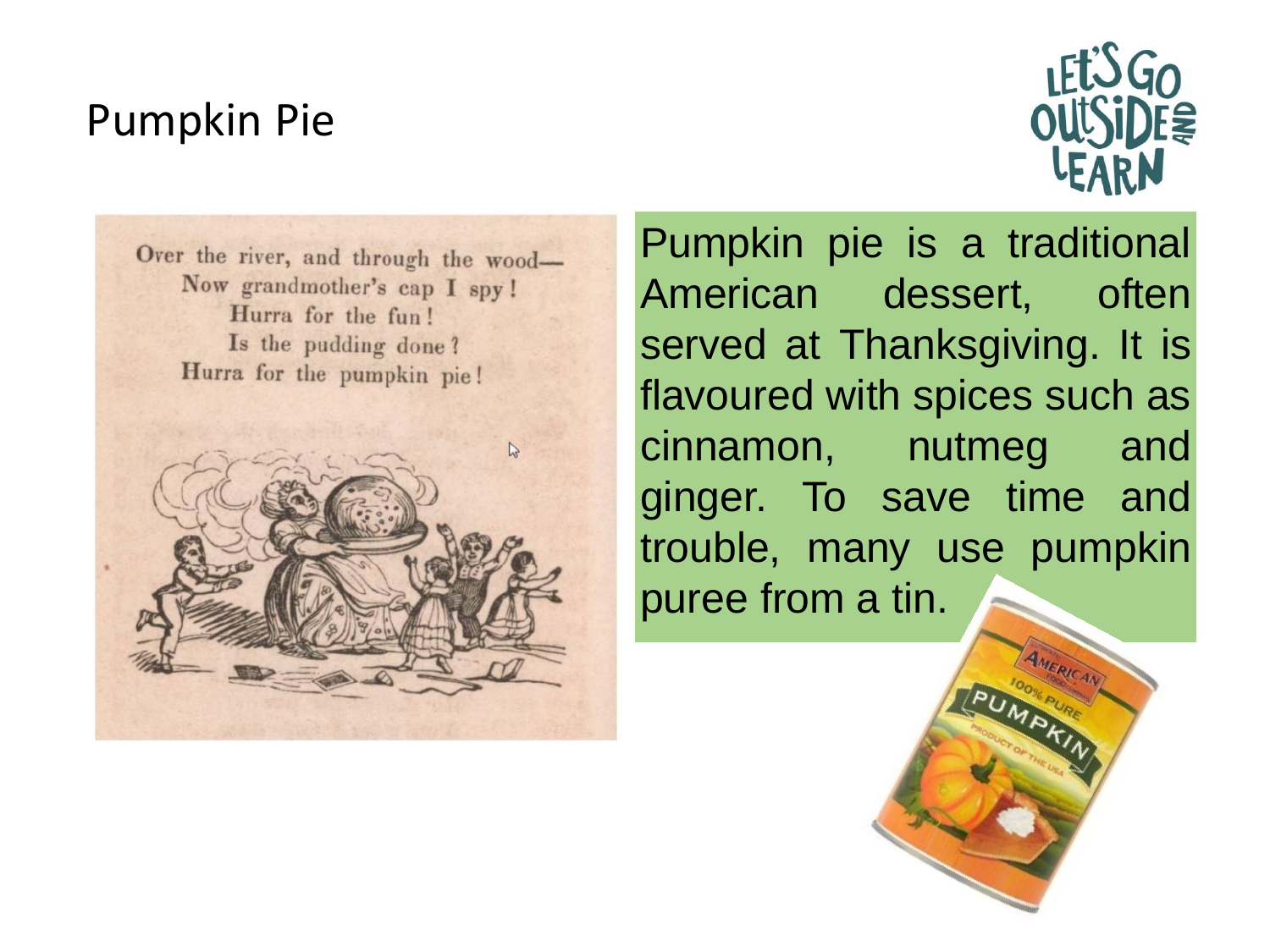### Punky Night



At Halloween children carve pumpkins and place a candle inside.

In Somerset, a similar tradition is Punky Night. Here they carve turnips or mangelwurzels instead.

A Punky King and a Punky Queen are chosen to lead the parade.





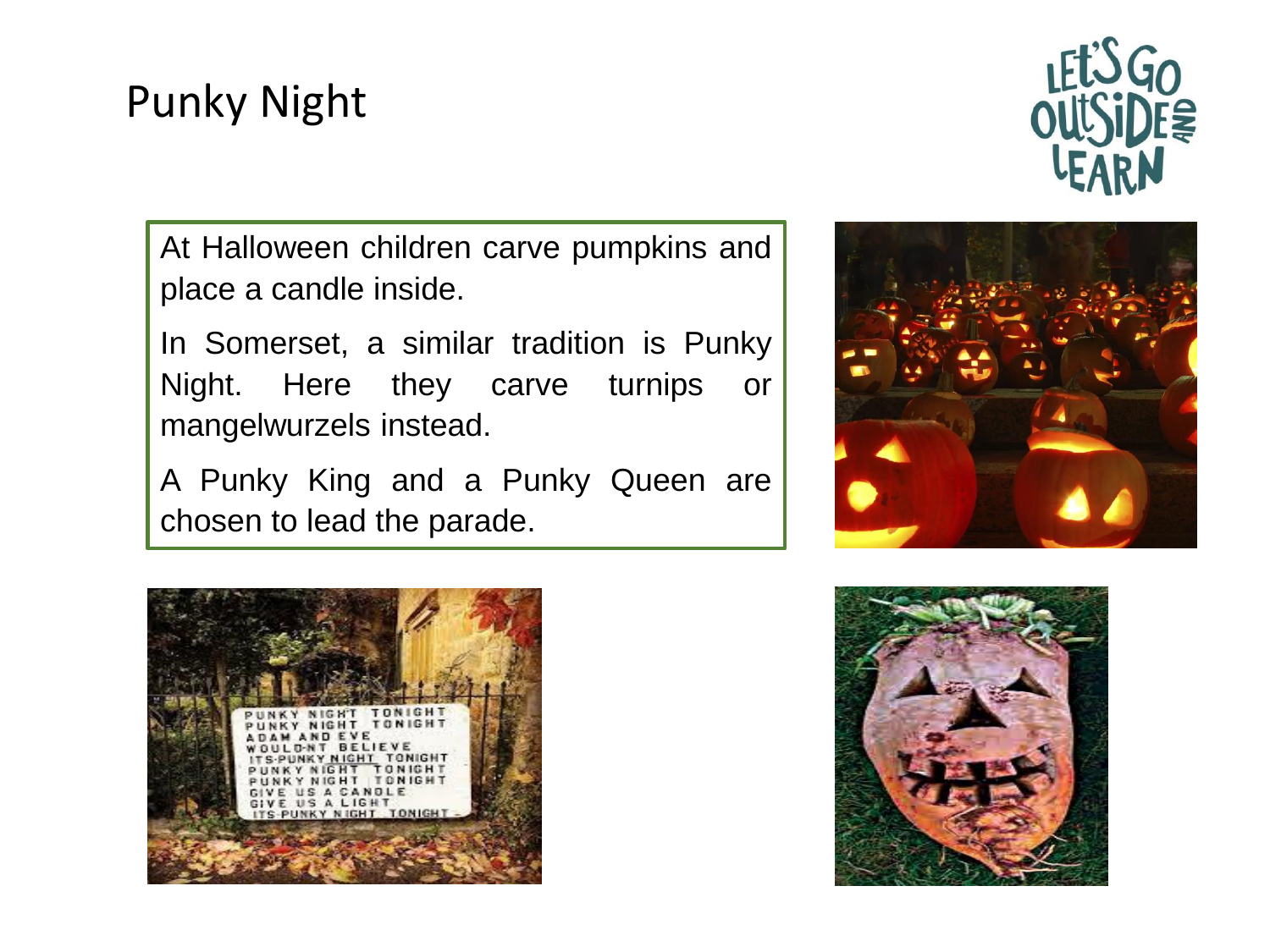## **Autumn's bounty**



When the pumpkins start to ripen and the hedgerows are laden with juicy blackberries, I feel autumn isn't far away..



My thoughts turn to how I can use them in the kitchen. A friend of mine told me how her grandma always gave her a spoon of blackberry vinegar when she had a cold.



I looked for a recipe and found it was very easy to make. Not only did it turn out to be a possible cold cure, but it can also be used as a salad dressing, drizzled onto ice cream or soft goats cheese or used to make a warming hot drink. My little grandsons love it and lick it off their lettuce leaves.